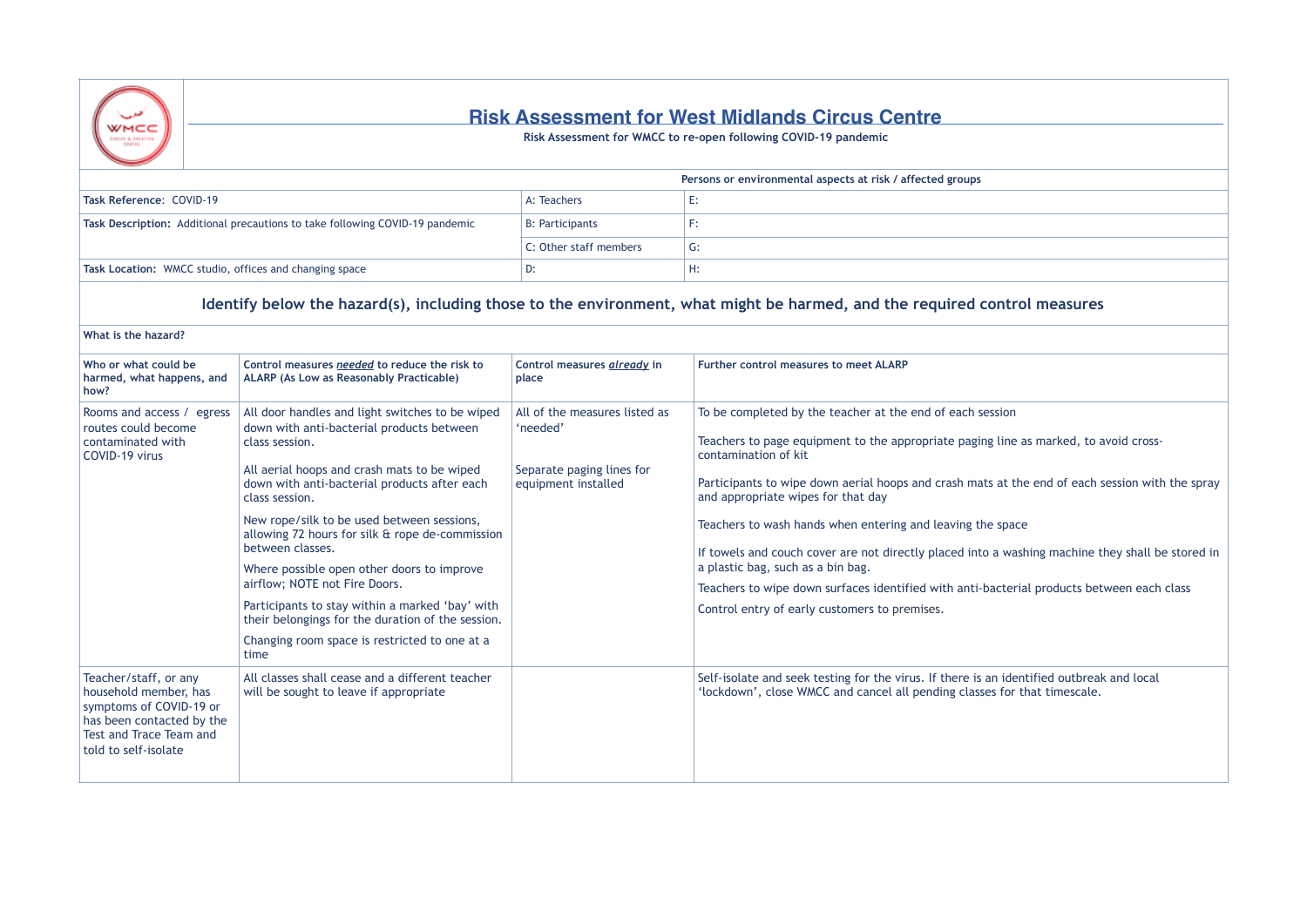| Customer visits the<br>bathroom                                             | Ensure route is clear so there is no mixing with<br>other members within social distancing<br>recommendations                                                             | Social distancing signs and<br>allocated 'bays' for participants<br>when training to ensure clear<br>through routes | Ensure separate hand drying arrangements are in place.<br>Teachers to wipe surfaces at the end of each session                                                                                                                                                                      |  |
|-----------------------------------------------------------------------------|---------------------------------------------------------------------------------------------------------------------------------------------------------------------------|---------------------------------------------------------------------------------------------------------------------|-------------------------------------------------------------------------------------------------------------------------------------------------------------------------------------------------------------------------------------------------------------------------------------|--|
|                                                                             | Individual hand drying arrangements to be put<br>in place (paper towels or individual flannels).                                                                          | Paper towels provided                                                                                               |                                                                                                                                                                                                                                                                                     |  |
|                                                                             | Area where customer touched, door handles,<br>taps, chain etc to be wiped clean with an anti-<br>bacterial wipe at the end of each session.                               |                                                                                                                     |                                                                                                                                                                                                                                                                                     |  |
| Teacher/staff member may<br>be infected but unaware                         | The member shall follow any guidance offered<br>if contacted by the Test and Trace Team.                                                                                  | Teachers have been given a<br>face mask<br>Teachers are to report if they                                           | If informed that the teacher/staff member has come into contact with someone who has been<br>found to be positive, all classes they teacher shall cease until an alternative teacher can be put<br>in place. The affected member shall self-isolate and obtain a test if requested. |  |
|                                                                             | The teacher shall wear a face mask at the start<br>and end of the session. Face masks when<br>training has begun are not necessary                                        | have been contacted by the<br><b>Test and Trace Team</b>                                                            | No manual spotting is to take place for class sessions and the teacher has their own 'teaching<br>bay' with their own teaching equipment.                                                                                                                                           |  |
|                                                                             | Manual spotting techniques will not be used,<br>unless there is an emergency recovery situation                                                                           |                                                                                                                     |                                                                                                                                                                                                                                                                                     |  |
| A customer, or any<br>household member, may<br>have symptoms of<br>COVID-19 | When the booking is made the Client shall be<br>asked if they have any symptoms of COVID-19.                                                                              | Covid screening has been put<br>on all bookings that requires an<br>input on the booking system                     | Teacher to ask Client on arrival if they have any of the 3 main symptoms of COVID-19 (high<br>temperature, new or persistent cough, loss or change to smell or taster), or if they have been<br>contacted by the Test and Trace Team.                                               |  |
|                                                                             | When the customer arrives for the<br>appointment, they shall be asked if they have<br>any signs of COVID-19 or if they have been<br>contacted by the Test and Trace Team. | No participation without online<br>booking shall be allowed                                                         |                                                                                                                                                                                                                                                                                     |  |